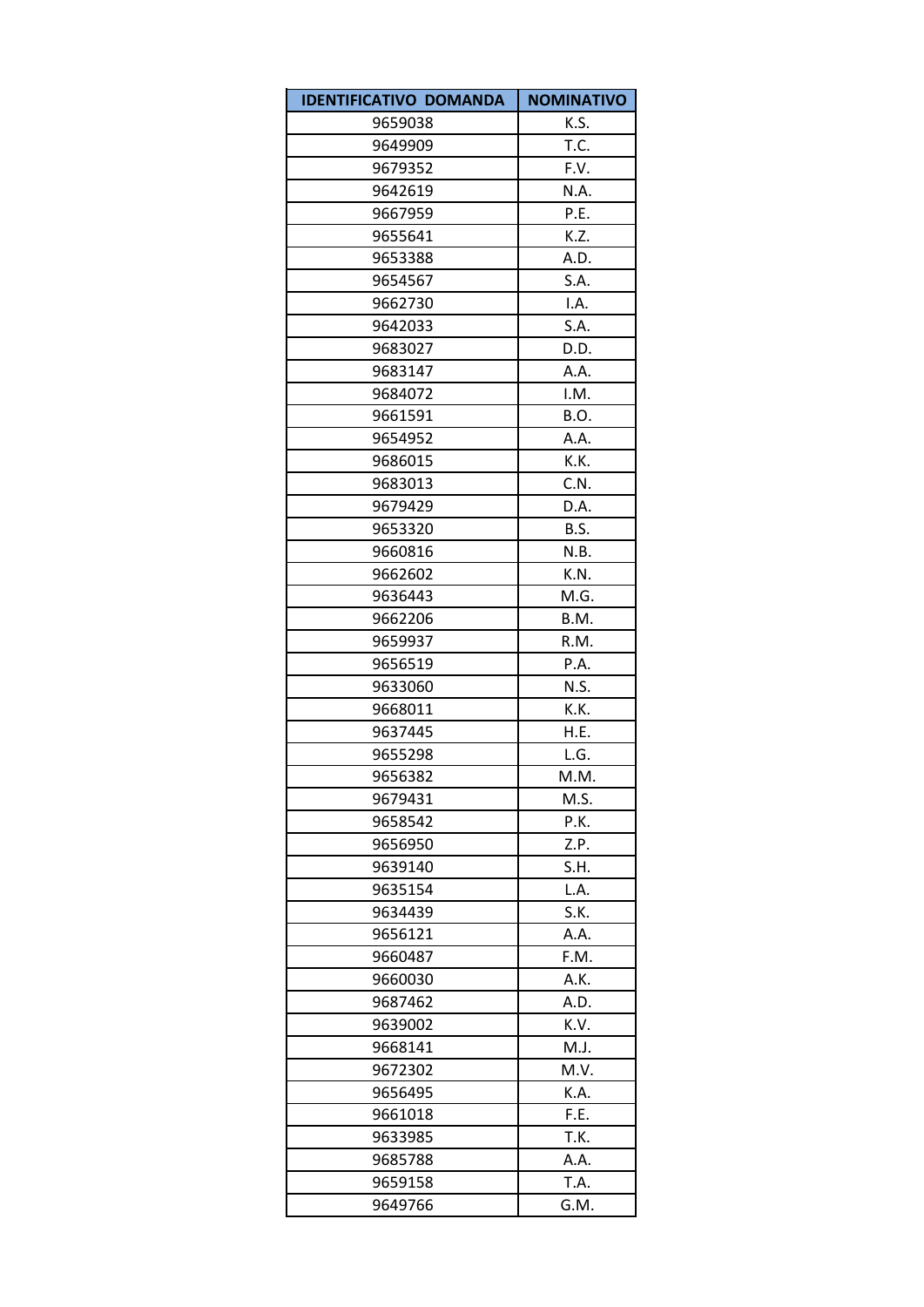| <b>IDENTIFICATIVO DOMANDA</b> | <b>NOMINATIVO</b> |
|-------------------------------|-------------------|
| 9656947                       | C.D.              |
| 9650904                       | V.L.              |
| 9650760                       | V.S.              |
| 9663026                       | K.M.              |
| 9632018                       | C.E.              |
| 9643579                       | C.S.              |
| 9631507                       | O.L.              |
| 9656337                       | P.B.              |
| 9640870                       | L.N.              |
| 9635193                       | Z.E.              |
| 9642032                       | A.A.              |
| 9639767                       | N.D.              |
| 9660753                       | T.M.              |
| 9633793                       | A.S.              |
| 9635390                       | C.M.              |
| 9661826                       | K.S.              |
| 9682925                       | F.G.              |
| 9637840                       | M.E.              |
| 9661712                       | M.Z.              |
| 9650304                       | D.A.              |
| 9683842                       | N.E.              |
| 9661779                       | V.C.              |
| 9679302                       | M.F.              |
| 9661749                       | J.M.              |
| 9633152                       | G.G.              |
| 9687091                       | A.A.              |
| 9653143                       | S.G.              |
| 9679594                       | V.S.              |
| 9685376                       | G.S.              |
| 9668090                       | A.S.              |
| 9648210                       | J.A.              |
| 9650233                       | P.N.              |
| 9657058                       | S.L.              |
| 9639268                       | M.D.              |
| 9683176                       | D.J.              |
| 9683829                       | G.S.              |
| 9661868                       | T.N.              |
| 9656363                       | R.C.              |
| 9651297                       | P.F.              |
| 9684156                       | H.A.              |
| 9639071                       | D.A.              |
| 9679964                       | M.A.              |
| 9679176                       | H.K.              |
| 9641328                       | N.F.              |
| 9642432                       | F.F.              |
| 9671792                       | D.S.              |
| 9641210                       | K.F.              |
| 9637276                       | J.C.              |
| 9679414                       | S.R.              |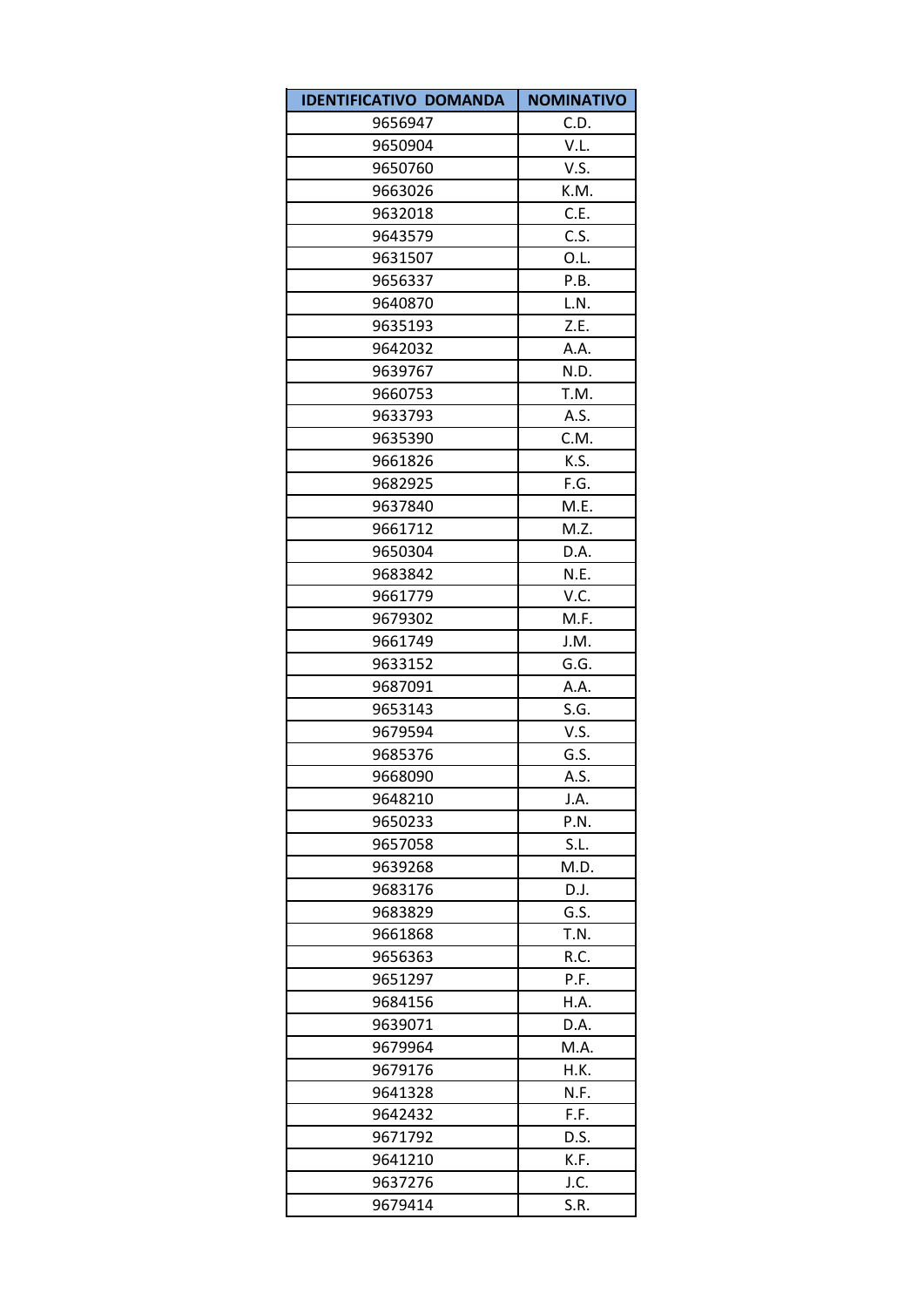| <b>IDENTIFICATIVO DOMANDA</b> | <b>NOMINATIVO</b> |
|-------------------------------|-------------------|
| 9649912                       | P.F.              |
| 9683104                       | K.T.              |
| 9661738                       | G.S.              |
| 9660672                       | K.A.              |
| 9682827                       | J.C.              |
| 9656140                       | A.A.              |
| 9645378                       | M.S.              |
| 9640238                       | F.F.              |
| 9671779                       | P.S.              |
| 9650315                       | A.R.              |
| 9646420                       | A.N.              |
| 9686032                       | M.F.              |
| 9658979                       | G.S.              |
| 9636862                       | E.S.              |
| 9651711                       | A.N.              |
| 9672555                       | S.O.              |
| 9659785                       | H.Z.              |
| 9650026                       | A.M.              |
| 9687598                       | S.E.              |
| 9634622                       | S.P.              |
| 9683097                       | A.B.              |
| 9661765                       | K.A.              |
| 9660329                       | M.S.              |
| 9667797                       | C.N.              |
| 9651714                       | M.A.              |
| 9640054                       | R.A.              |
| 9682479                       | P.C.              |
| 9659353                       | R.M.              |
| 9682699                       | T.N.              |
| 9655871                       | S.M.              |
| 9649568                       | C.M.              |
| 9641124                       | 0.0.              |
| 9672853                       | G.R.              |
| 9645933                       | C.M.              |
| 9652005                       | A.S.              |
| 9683252                       | S.N.              |
| 9672680                       | P.D.              |
| 9645645                       | P.R.              |
| 9637320                       | M.M.              |
| 9668153                       | T.M.              |
| 9633340                       | R.A.              |
| 9658248                       | M.I.              |
| 9683001                       | T.A.              |
| 9637252                       | O.V.              |
| 9688681                       | M.N.              |
| 9686500                       | M.A.              |
| 9632974                       | S.M.              |
| 9685526                       | P.A.              |
| 9648229                       | D.V.              |